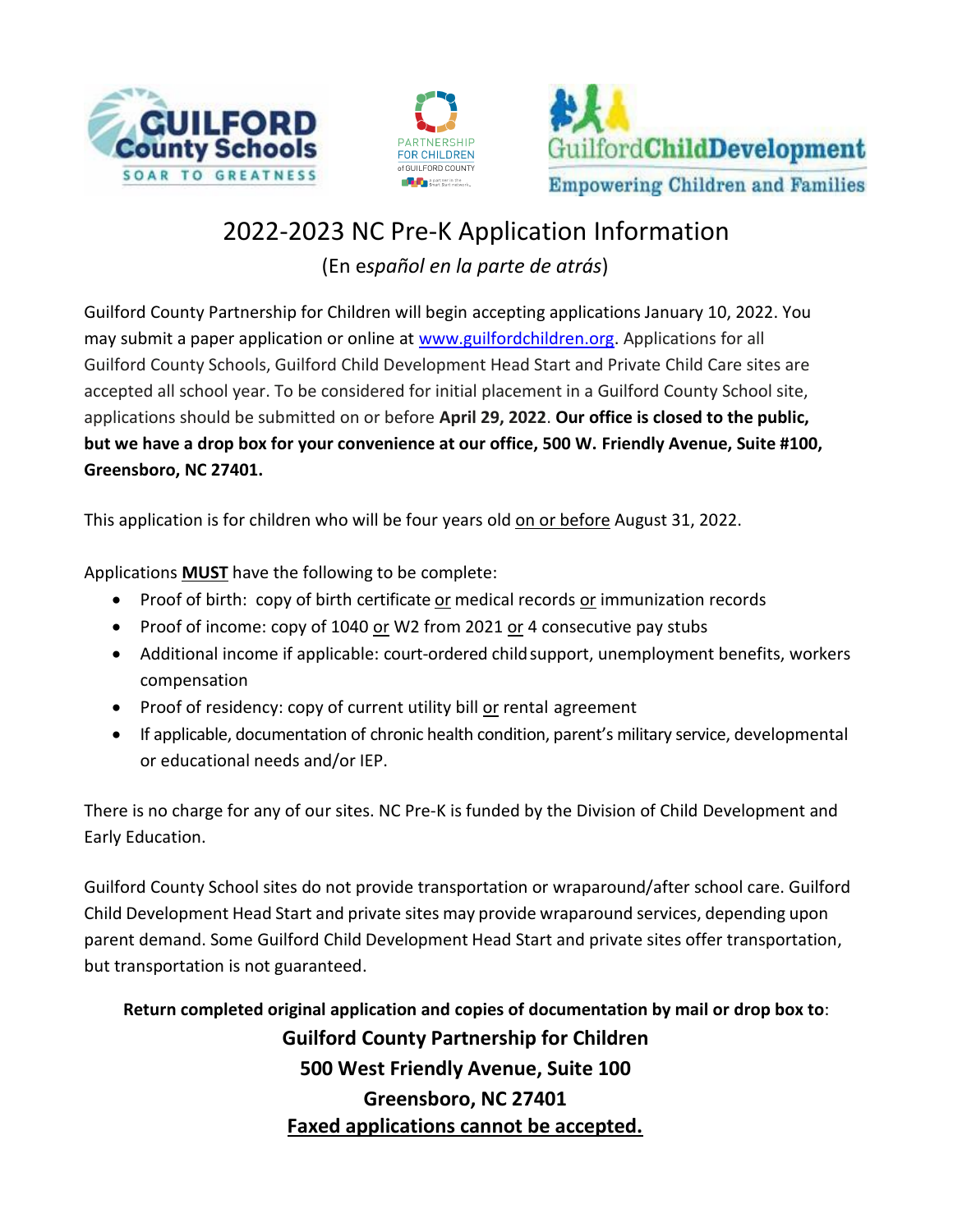





# Información acerca de la Aplicación de Pre-K de NC para el año 2022-2023

La Asociación para Niños del Condado de Guilford comenzará a aceptar aplicaciones el 10 de enero de 2022. Puede enviar una solicitud en papel o en línea en www.guilfordchildren.org. Las aplicaciones presentadas antes del 29 **de abril de 2022** serán consideradas para las Escuelas del Condado de Guilford, Guilford y Desarrollo Infantil Head Start y los sitios Privados de Cuidado Infantil. Las solicitudes presentadas después del **29 de abril de 2022** solo serán consideradas para los sitios de Guilford y Desarrollo Infantil Head Start y los sitios privados de Cuidado Infantil. **Nuestra oficina está cerrada al público, pero tenemos un buzon pero su conveniencia en nuestra oficina, 500 W. Friendly Avenue, Suite #100, Greensboro, NC 27401.**

Esta aplicación es para los niños que tendrán cuatro años antes o el 31 de agosto de 2022.

Las aplicaciones **DEBEN** tener lo siguiente para estar completas:

- Prueba de nacimiento: copia de certificado de nacimiento o registros médicos o registros de vacunas
- Prueba de ingresos: copia del 1040 o W2 del 2021 o cuatro (4) talonarios de pago consecutivos
- Ingresos adicionales si aplicable: manutención de niños ordenada por la corte o beneficios de desempleo o compensación de trabajadores
- Prueba de residencia: copia de la factura de servicios públicos actual o del contrato de alquiler
- Si aplicable, documentación de salud crónica, servicio militar de los padres, necesidades de desarrollo o educativas y / o IEP.

No hay cargos por ninguno de nuestros sitios. El Pre-K de NC es financiado por la División de Desarrollo Infantil y Educación Temprana.

Las escuelas del Condado de Guilford no brindan servicios de transporte o cuidado integral o extraescolar. Guilford y Desarrollo Infantil Head Start y sitios privados pueden proveer servicios integrales, según la demanda de los padres. Algunos sitios de Guilford y Desarrollo Infantil Head Start y sitios privados ofrecen transporte, pero la transportación no es garantizada.

*Devuelva la aplicación original y copias de la documentación por correo:* **Guilford County Partnership for Children 500 West Friendly Avenue, Suite 100 Greensboro, NC 27401** *Las aplicaciones enviadas por fax no serán aceptadas.*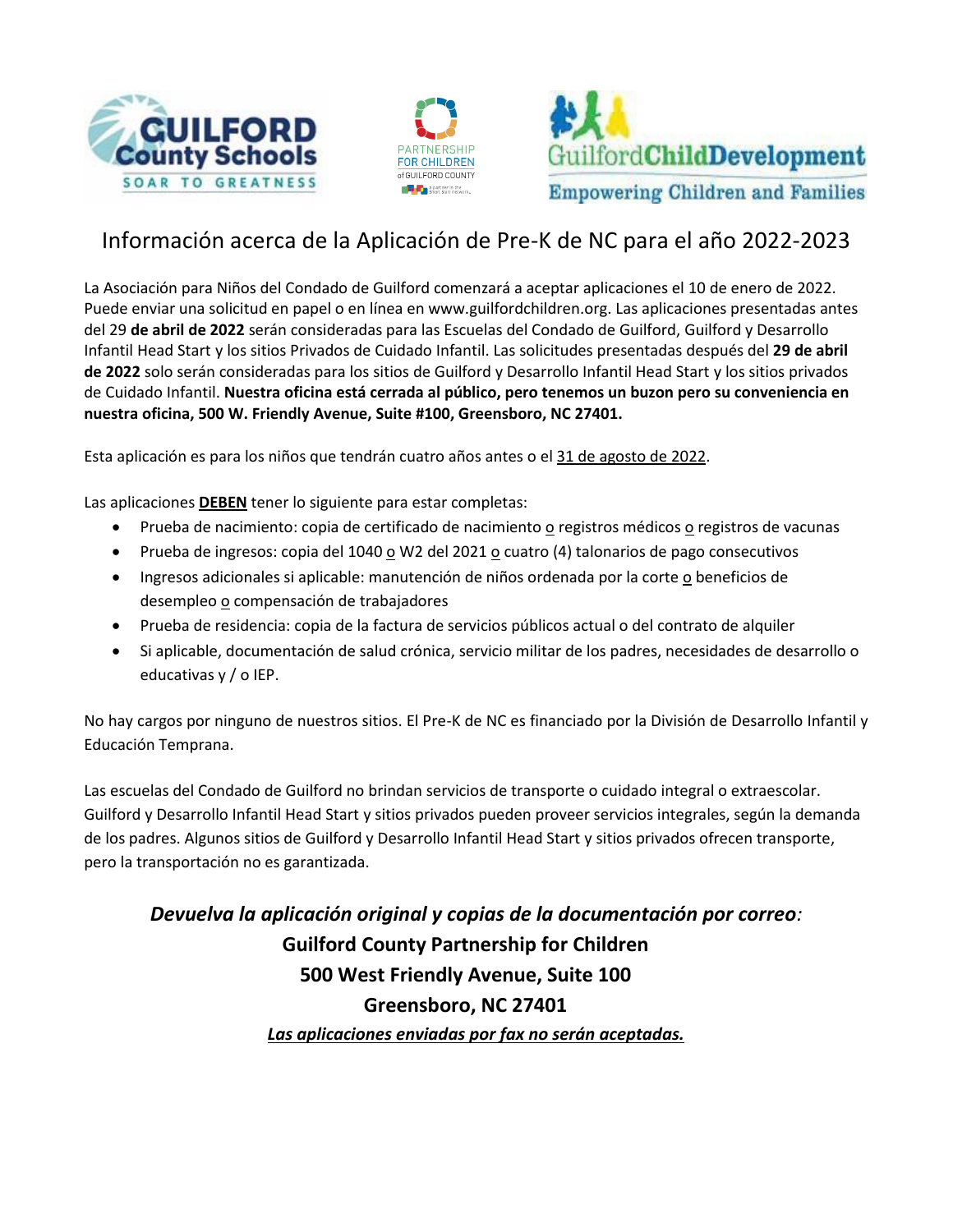### **2022-2023 NC Pre-K Application for Guilford County /** *Aplicación para Pre-K de NC para el Condado de Guilford 2022-2023*

Applications for all Guilford County Schools, Guilford Child Development Head Start and Private Child Care sites are accepted all school year. To be considered for initial placement in a Guilford County School site, applications should be submitted on or before **April 29, 2022**.

*Las aplicaciones completas entregadas antes del 29 de abril de 2022 serán consideradas para las escuelas del condado de Guilford, Guilford y Desarrollo Infantil Head Start y sitios privados de cuidado infantil. Las solicitudes presentadas después del 29 de abril de 2022 solo serán consideradas para los sitios de Guilford y Desarrollo Infantil Head Start y sitios privados de cuidado infantil.*

### **CHILD'S INFORMATION/***INFORMACION DEL NIÑO*

| Child must be four years old on or before August 31, 2022. / El niño debe tener cuatro años antes o el 31 de agosto de 2022.<br><b>Child's Name</b><br>Nombre del Niño                     |                                                                                                                                                                                            |                                                                                                                                  |                                                       |                                                                                                                                                                  |                            | Date of Birth<br>Fecha de Nacimiento <b>Alecta de Secondo Caraccer</b>      | (MM/DD/YY)       |
|--------------------------------------------------------------------------------------------------------------------------------------------------------------------------------------------|--------------------------------------------------------------------------------------------------------------------------------------------------------------------------------------------|----------------------------------------------------------------------------------------------------------------------------------|-------------------------------------------------------|------------------------------------------------------------------------------------------------------------------------------------------------------------------|----------------------------|-----------------------------------------------------------------------------|------------------|
|                                                                                                                                                                                            | First / Primer Nombre                                                                                                                                                                      | Middle / Segundo Nombre                                                                                                          | Last / Apellido(s)                                    |                                                                                                                                                                  |                            |                                                                             |                  |
| <b>Child's Address</b><br>Dirección del Niño                                                                                                                                               |                                                                                                                                                                                            |                                                                                                                                  |                                                       |                                                                                                                                                                  |                            |                                                                             |                  |
|                                                                                                                                                                                            | Street / Calle                                                                                                                                                                             |                                                                                                                                  | City / Ciudad                                         |                                                                                                                                                                  | State / Estado             | Zip / Código Postal                                                         | County / Condado |
| <b>Mailing Address</b>                                                                                                                                                                     |                                                                                                                                                                                            |                                                                                                                                  |                                                       |                                                                                                                                                                  |                            |                                                                             |                  |
| Dirección de Correspondencia                                                                                                                                                               | Street / Calle                                                                                                                                                                             |                                                                                                                                  | City / Ciudad                                         |                                                                                                                                                                  | State / Estado             | Zip / Código Postal                                                         |                  |
| <b>Email Address</b><br>Correo Electrónico                                                                                                                                                 |                                                                                                                                                                                            |                                                                                                                                  |                                                       |                                                                                                                                                                  |                            |                                                                             |                  |
| Ethnicity / Etnia:                                                                                                                                                                         |                                                                                                                                                                                            | $\Box$ Latino or Hispanic / Hispano                                                                                              |                                                       |                                                                                                                                                                  |                            | $\Box$ Not Latino or Hispanic / No Hispano                                  |                  |
| Race (check all that apply):<br>Raza (marque todo lo que<br>aplique):                                                                                                                      | $\Box$ White or European American / Blanco o Americano Europeo<br>$\Box$ Native American Indian or Alaska Native /<br>Indio Nativo Americano o Nativo de Alaska<br>$\Box$ Asian / Asiático |                                                                                                                                  |                                                       | $\Box$ Black or African American / Negro o Afro Americano<br>$\Box$ Native Hawaiian or Other Pacific Islander /<br>Nativo de Hawái U otra Isla Pacifica Islandés |                            |                                                                             |                  |
| Gender/ Género:                                                                                                                                                                            | $\Box$ Male/Masculino                                                                                                                                                                      |                                                                                                                                  |                                                       |                                                                                                                                                                  | $\Box$ Female/Femenino     |                                                                             |                  |
| <b>FAMILY INFORMATION/ INFORMACION FAMILIAR</b>                                                                                                                                            |                                                                                                                                                                                            |                                                                                                                                  |                                                       |                                                                                                                                                                  |                            |                                                                             |                  |
| With whom does the child live? Documentation is required if child does not reside with parents. /¿Con quién vive el niño? Documentación es requerida si el niño<br>no vive con los padres. |                                                                                                                                                                                            |                                                                                                                                  |                                                       |                                                                                                                                                                  |                            |                                                                             |                  |
| $\Box$ Both Parents / Casados<br>□ 50/50 Custody / Custodio 50/50<br>$\Box$ Mother Only / Solo Madre                                                                                       |                                                                                                                                                                                            | $\Box$ Parent & Stepparent / Padre y Padrastro<br>$\Box$ Foster Parent(s) / Padres de Crianza<br>$\Box$ Father only / Solo Padre |                                                       |                                                                                                                                                                  |                            | $\Box$ Legal Guardian/Custodian / Tutor/Tutor Legal<br>$\Box$ Other / Otro: |                  |
| Parent/Guardian 1<br>Padre/Tutor 1                                                                                                                                                         |                                                                                                                                                                                            |                                                                                                                                  |                                                       |                                                                                                                                                                  | <b>Resides with Child</b>  | Reside con el Niño $\Box$ Yes / Si $\Box$ No                                |                  |
| Número de teléfono primario                                                                                                                                                                |                                                                                                                                                                                            |                                                                                                                                  |                                                       |                                                                                                                                                                  | <b>Alternate Number #1</b> |                                                                             |                  |
| <b>Parent/Guardian 2</b><br>Padre/ Guardián 2                                                                                                                                              |                                                                                                                                                                                            |                                                                                                                                  |                                                       |                                                                                                                                                                  | <b>Resides with Child</b>  | Reside con el Niño $\Box$ Yes / Si $\Box$ No                                |                  |
| Número de teléfono primario                                                                                                                                                                |                                                                                                                                                                                            |                                                                                                                                  | <b>Alternate Number #1</b><br>Número Alternativo #1 - |                                                                                                                                                                  |                            |                                                                             |                  |
| Total number of persons in child's family, including the NC Pre-K child<br>Número total de personas en la familia del niño, incluido el niño de NC Pre-K                                   |                                                                                                                                                                                            |                                                                                                                                  |                                                       |                                                                                                                                                                  |                            |                                                                             |                  |

| Please list the names of parents/guardians and siblings who live in the household.<br>Enumere los nombres de los padres / tutores y hermanos que viven en el hogar. | Relationship to the NC Pre-K Child<br>Relación con el Niño de NC Pre-K | Age<br><b>Edad</b> |
|---------------------------------------------------------------------------------------------------------------------------------------------------------------------|------------------------------------------------------------------------|--------------------|
|                                                                                                                                                                     |                                                                        |                    |
| z.                                                                                                                                                                  |                                                                        |                    |
| 3.                                                                                                                                                                  |                                                                        |                    |
| 4.                                                                                                                                                                  |                                                                        |                    |
|                                                                                                                                                                     |                                                                        |                    |
| 6.                                                                                                                                                                  |                                                                        |                    |
| 7.                                                                                                                                                                  |                                                                        |                    |
| 8.                                                                                                                                                                  |                                                                        |                    |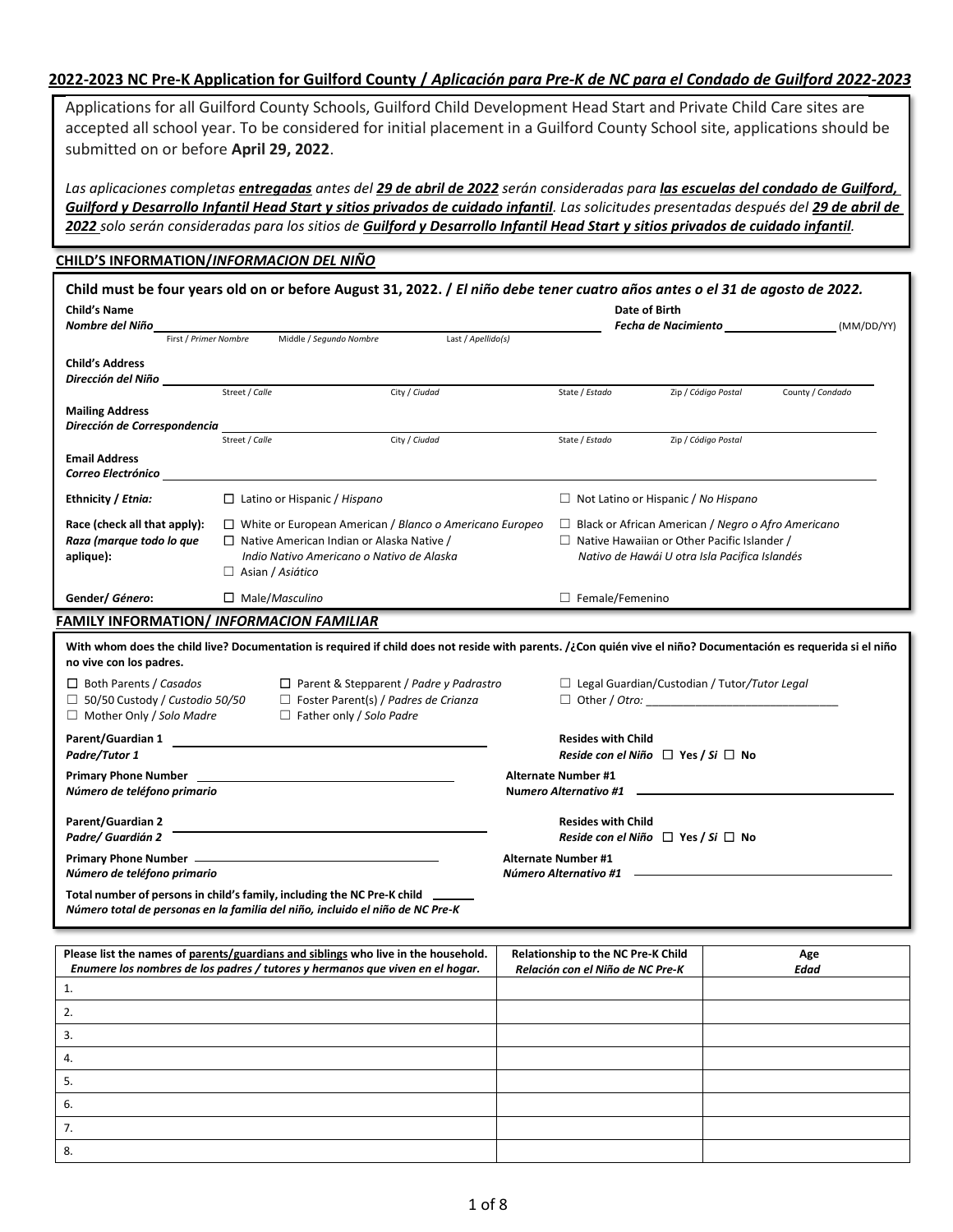### **Family Income/** *Ingreso Familiar*

### **NOTE: Documentation of each applicable source of family income is required. /** *NOTA: Se requiere documentación de cada fuente aplicable de los ingresos de la familia.*

### **Parent/Guardian 1 /** *Padre/Tutor 1:*

### **Please check all that apply /** *Por favor marque todos los que apliquen:*

Employed / *Empleado*: ☐Yes/Si ☐No

List average hours worked per week / indique el promedio de horas trabajadas por semana: \_\_\_\_\_\_\_\_\_\_\_\_\_\_\_\_\_\_\_\_\_

☐ Seeking Employment / *Buscando empleo*

 $\Box$  Attending job training / Asistiendo a entrenamiento de trabajo

☐ Attending secondary education / *Asistiendo a educación secundaria*

□ Attending high school/GED / Asistiendo a la escuela secundaria/GED

| <b>Current Wages BEFORE</b><br>Taxes / Los Salarios Actuales<br><b>ANTES de Impuestos</b> | \$ | This amount is<br>Esta cantidad es | yearly<br>anual | monthly<br>mensual | twice monthly<br>dos veces al mes | bi-weekly<br>quincenal | weekly<br>semanal |
|-------------------------------------------------------------------------------------------|----|------------------------------------|-----------------|--------------------|-----------------------------------|------------------------|-------------------|
| Alimony / Pension Alimenticia                                                             | Ś  | This amount is<br>Esta cantidad es | yearly<br>anual | monthly<br>mensual | twice monthly<br>dos veces al mes | bi-weekly<br>quincenal | weekly<br>semanal |
| Child Support / Sustento de Menores                                                       |    | This amount is<br>Esta cantidad es | vearly<br>anual | monthly<br>mensual | twice monthly<br>dos veces al mes | bi-weekly<br>quincenal | weekly<br>semanal |
| Workers' Comp / Compensacion al<br>trabajador                                             | \$ | This amount is<br>Esta cantidad es | vearly<br>anual | monthly<br>mensual | twice monthly<br>dos veces al mes | bi-weekly<br>quincenal | weekly<br>semanal |
| Unemployment / Desempleo                                                                  |    | This amount is<br>Esta cantidad es | vearly<br>anual | monthly<br>mensual | twice monthly<br>dos veces al mes | bi-weekly<br>quincenal | weekly<br>semanal |
| <b>SSA/SSDI</b>                                                                           | S  | This amount is<br>Esta cantidad es | yearly<br>anual | monthly<br>mensual | twice monthly<br>dos veces al mes | bi-weekly<br>quincenal | weekly<br>semanal |

### **Parent/Guardian 2 /** *Padre/Tutor 2***:**

### **Please check all that apply /** *Por favor marque todos los que apliquen:*

Employed / *Empleado*: ☐Yes / Si☐No

(List average hours workedper week / indique el promedio de horas trabajadas por semana):

☐ Seeking Employment / *Buscando empleo*

□ Attending job training / Asistiendo a entrenamiento de trabajo:

☐ Attending secondary education / *Asistiendo a educación secundaria:*

□ Attending high school/GED / Asistiendo a la escuela secundaria/GED

| <b>Current Wages BEFORE</b><br>Taxes / Los Salarios Actuales<br><b>ANTES de Impuestos</b> | \$  | This amount is<br>Esta cantidad es | vearly<br>anual | monthly<br>mensual | twice monthly<br>dos veces al mes | bi-weekly<br>quincenal | weekly<br>semanal |
|-------------------------------------------------------------------------------------------|-----|------------------------------------|-----------------|--------------------|-----------------------------------|------------------------|-------------------|
| Alimony / Pension Alimenticia                                                             | \$  | This amount is<br>Esta cantidad es | yearly<br>anual | monthly<br>mensual | twice monthly<br>dos veces al mes | bi-weekly<br>quincenal | weekly<br>semanal |
| Child Support / <i>Sustento de Menores</i>   <sup>\$</sup> _                              |     | This amount is<br>Esta cantidad es | yearly<br>anual | monthly<br>mensual | twice monthly<br>dos veces al mes | bi-weekly<br>quincenal | weekly<br>semanal |
| Workers' Comp / Compensacion al<br>trabajador                                             | \$  | This amount is<br>Esta cantidad es | yearly<br>anual | monthly<br>mensual | twice monthly<br>dos veces al mes | bi-weekly<br>quincenal | weekly<br>semanal |
| Unemployment / Desempleo                                                                  | \$  | This amount is<br>Esta cantidad es | yearly<br>anual | monthly<br>mensual | twice monthly<br>dos veces al mes | bi-weekly<br>quincenal | weekly<br>semanal |
| <b>SSA/SSDI</b>                                                                           | \$. | This amount is<br>Esta cantidad es | yearly<br>anual | monthly<br>mensual | twice monthly<br>dos veces al mes | bi-weekly<br>quincenal | weekly<br>semanal |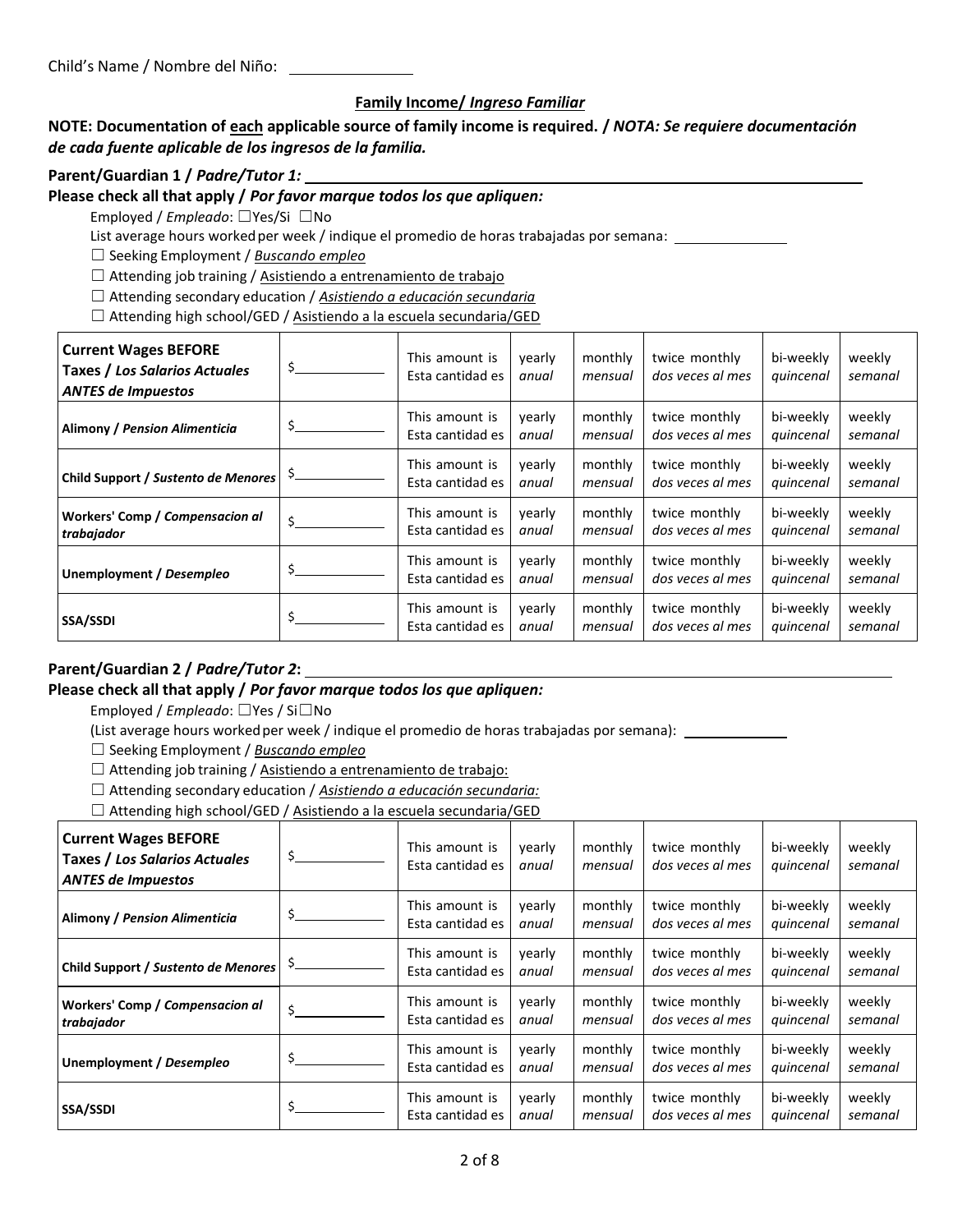### Child's Name / Nombre del Niño:

### **Language** \*Required

What is the primary language spoken with the child at home?

Does your child speak and understand English?  $\Box$  Yes  $\Box$  No

What is the parent's preferred language for answering questions about the child's development (check one)? ☐ English ☐ Spanish ☐ Arabic ☐ Vietnamese ☐ French

### **Health** \*Required

**Official documentation from medical provider indicating child's chronic condition is required. Application cannot be processed without doctor's documentation and signature.**

Does your child have a **chronic** health condition identified by a medical professional? □ Yes □ No

If yes, what is the chronic health condition?

### **Military Service** \*Required

**Documentation of a parent's military service (includes current active duty and serious injury or death resulting from military service) is required.** 

Is at least one parent or legal guardian of this child an activeduty member of the military, or was a parent or legal guardian of this child seriously injured or killed while on active duty? □ Yes □ No

### **Child's Prior Placement** \*Required (Check **one**)

- $\Box$  My child has never been served in any preschool or child care setting.
- $\Box$  My child is currently unserved (at home now but may have previously been in childcare or some other preschool program).
- $\Box$  My child is in unregulated childcare.
- $\Box$  My child is in a one or two-star facility.
- $\Box$  My child is not receiving subsidy but is in some kind of regulated childcare or preschool program.
- $\Box$  My child is receiving subsidy and is in some kind of regulated childcare or preschool program.

**Was your child previously served by an NC Pre-K site as a three-year-old? \*Required** ☐ **Yes** ☐ **No**

**English Español**

### *Idioma \*Requisito*

*¿Cuál es el idioma principal que se habla con el niño en casa?* 

*¿Su hijo habla y entiende inglés?* ☐ *Si* ☐ No

| ¿Cuál es el idioma preferido de los padres para responder |  |  |                                                                            |  |  |
|-----------------------------------------------------------|--|--|----------------------------------------------------------------------------|--|--|
|                                                           |  |  | preguntas sobre el desarrollo del niño (marque uno)?                       |  |  |
|                                                           |  |  | $\Box$ Ingles $\Box$ Espanol $\Box$ Arabe $\Box$ Vietnamita $\Box$ Frances |  |  |

### *Salud \* Requisito*

*Se requiere la documentación oficial del proveedor médico que indique la condición crónica del niño. La solicitud no puede ser procesada sin la documentación y firma del médico.*

*¿Tiene su niño alguna condición crónica identificada por un proveedor medico?* ☐ *Si* ☐ No

*En caso afirmativo, ¿cuál es el estado crónico de salud?*

### *Servicio Militar \* Requisito*

*Se requiere documentación del servicio militar de los padres (incluyendo servicio militar actual, lesiones graves o muerte en el servicio militar).* 

*¿Es uno de los padres o tutor legal de este niño un miembro activo de las fuerzas armadas, o el padre o tutor legal de este niño ha sido gravemente herido o ha muerto durante el servicio activo?* ☐ *Si* ☐ *No*

### *Ubicación Previa del Niño \*Requisito (marque uno)*

☐ *Mi hijo nunca ha asistido a ningún preescolar o guardería.* ☐ *Mi hijo no asiste actualmente a un preescolar (está en casa ahora, pero pudo haber asistido a una guardería o a algún programa preescolar previamente).*

☐ *Mi hijo está en un cuidado de niños que no es reglamentado.*

☐ *Mi hijo está en un centro calificado de una o dos estrellas.*

- ☐ *Mi hijo no está recibiendo subsidio, pero está asistiendo a un tipo de cuidado infantil o programa preescolar reglamentado.*
- ☐ *Mi hijo está recibiendo subsidio y está en algún tipo de cuidado infantil o programa preescolar reglamentado.*

*¿Su niño asistió anteriormente a un Pre-K de Carolina del Norte cuando tenía tres años? \*Requisito*☐ *Si* ☐*No*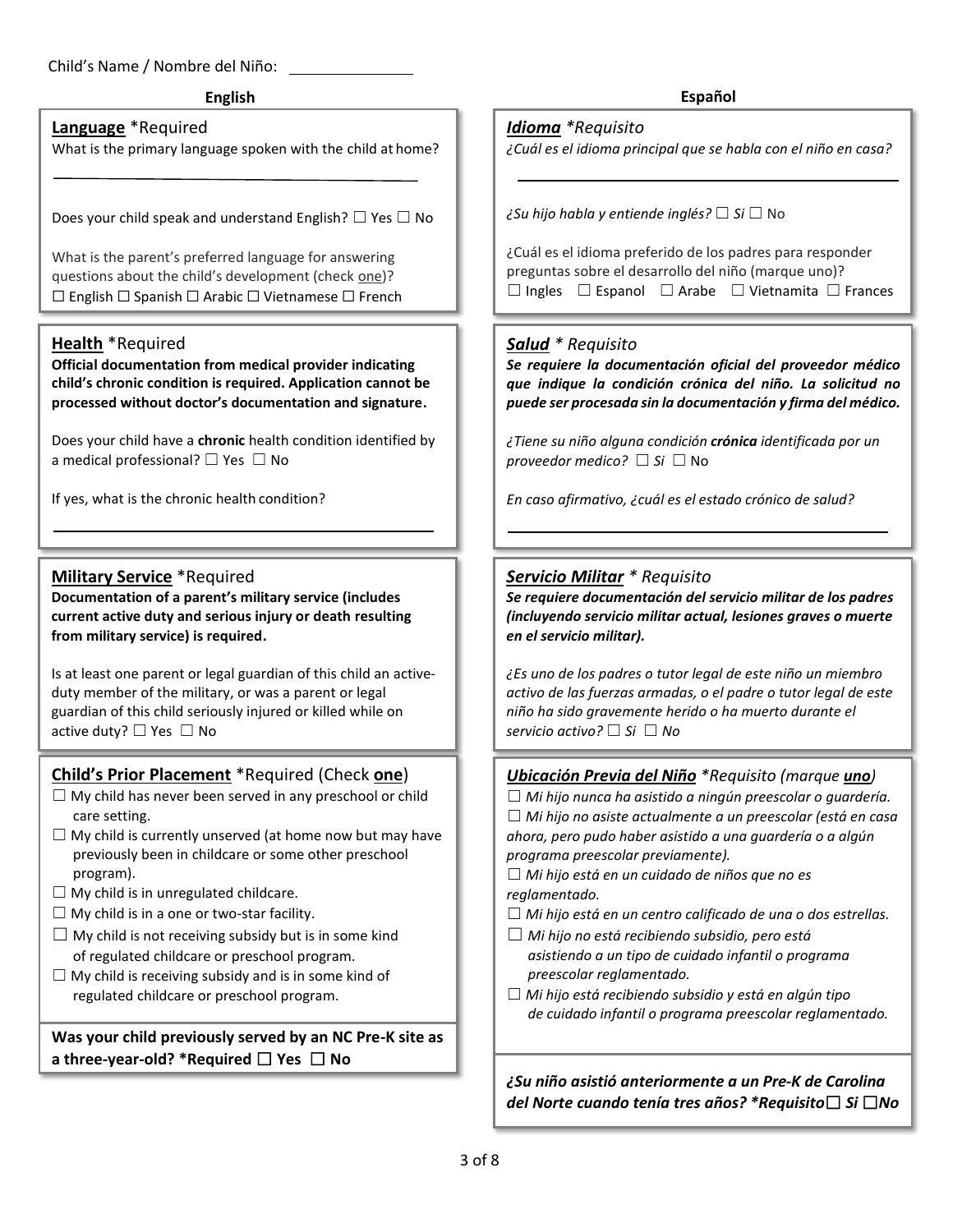Child's Name / Nombre del Niño:

### **Development and/or Educational Need** \*Required

Has this child been referred for or identified with a disability by a professional?  $\Box$  Yes  $\Box$  No (If no, skip to next page)

Is date of referral known? ☐ Yes ☐ No

Date of referral for evaluation of disability:

What was the decision from the disability evaluation for this child?

- $\Box$  No disability identified.
- $\Box$  Evaluation decision in process.
- $\Box$  One or more disabilities identified.
- ☐ Do not know.

Type of identified disability/disabilities for this child. Check all that apply:

| <b>Autism Spectrum</b><br>Disorder | Deaf-Blindness                            |
|------------------------------------|-------------------------------------------|
| Deafness                           | Developmental Delay                       |
| <b>Emotional Disability</b>        | <b>Hearing Impairment</b>                 |
| Intellectual Disability            | <b>Multiple Disabilities</b>              |
| $\Box$ Orthopedic<br>Impairment    | Other Health Impairment                   |
| Specific Learning<br>Disability    | Speech or Language<br>Impairment          |
| Traumatic Brain Injury             | Visual Impairment,<br>including blindness |

Does this child have an active Individual Education Program (IEP) with Guilford County Schools? \*\* ☐ Yes ☐ No

Has this child been referred for services related to his/her disability? ☐ Yes ☐ No

Is this child currently receiving services related to his/her disability? ☐ Yes ☐ No

**\*Documentation indicating developmental or educational need is required, if applicable.**

**\*\* Please provide a copy of child's IEP, if applicable.**

## **STOP**

**Double check that you have answered all required questions and collected the necessary documentation. Failure to answer all questions can delay application processing and your child's possible placement.** 

### **English Español**

### *Desarrollo y/o Necesidad Educativa\*Requisito*

*¿Este niño ha sido referido o identificado por un profesional para alguna evaluación por discapacidad?*

☐ *Si* ☐ *No (Si no, pase a la página siguiente)*

*¿Sabe el día que fue referido?* ☐ *Si* ☐ *No*

*Fecha del referido de evaluación de la discapacidad: \_\_\_\_\_\_\_\_*

*¿Cuál fue la decisión de la evaluación de la discapacidad para este niño:*

- ☐ *Ninguna discapacidad identificada.*
- ☐ *Decisión de la evaluación en proceso.*
- ☐ *Una o más discapacidades identificadas.*
- ☐ *No lo sé.*

*Tipo de discapacidad(es) identificadas para este niño. Marque todas las que correspondan:*

| $\Box$ Trastorno del espectro<br>autista          | $\Box$ Sordo-ciego                             |
|---------------------------------------------------|------------------------------------------------|
| $\varPi$ Sordera                                  | Retraso en el desarrollo<br>$\prime$ /         |
| $\Box$ Discapacidad emocional                     | $\varPi$ Discapacidad auditiva                 |
| $\Box$ Discapacidad intelectual                   | $\Box$ Múltiples<br>discapacidades             |
| $\Box$ Problema ortopédico                        | Otras discapacidades de<br>$\prime$ /<br>salud |
| $\Box$ Discapacidad<br>especifica del aprendizaje | $\Box$ Discapacidad del habla<br>o lenguaje    |
| $\varPi$ lesión cerebral<br>traumática            | Discapacidad visual,<br>incluyendo la ceguera  |

*¿El niño tiene un Plan de Educación Individualizada (IEP) activo con las Escuelas del Condado de Guilford? \*\**☐ S*i* ☐*No*

*¿El niño ha sido referido para servicios relacionados por la discapacidad?* ☐ *Si* ☐ *No*

*¿El niño recibe servicios relacionados por la discapacidad?* ☐ *Si* ☐ *No*

*\* Se requiere documentación que indique la necesidad educativa o de desarrollo, si es aplicable.*

*\*\*Por favor proporcione una copia del IEP de su niño, si es aplicable.*

# **PARE**

*Verifique nuevamente que haya respondido todas las preguntas requeridas y haya recopilado la documentación necesaria. El no responder a todas las preguntas puede demorar el proceso de la aplicación y la posible ubicación de su hijo.*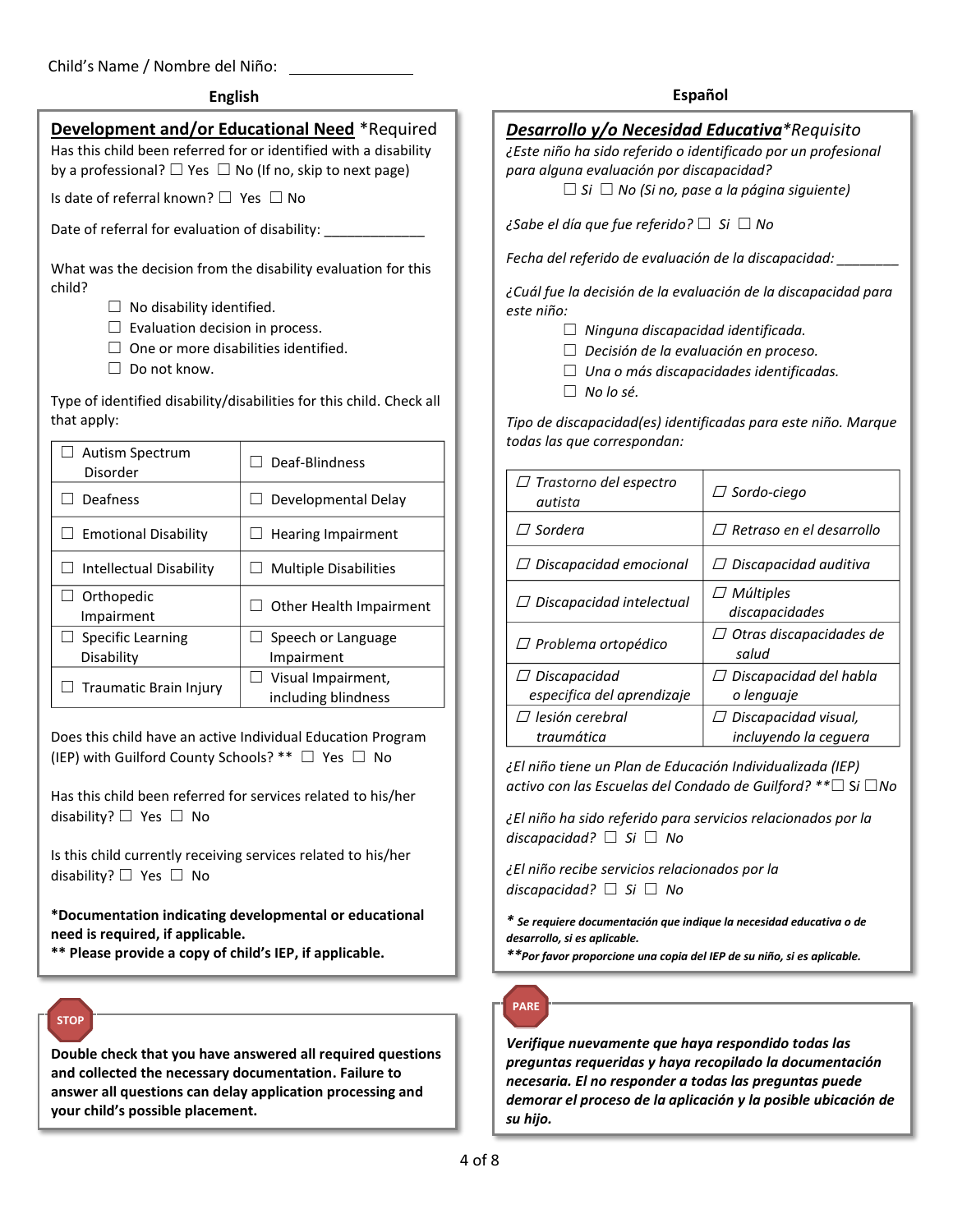Child's Name / Nombre del Niño:

| Parent Responsibility and Participation (Please INITIAL for each statement) (Otro lado español)                                                                                                                                                                                                                                       |                                                                                                                                                                                                                                                                                                                                                                            |  |  |
|---------------------------------------------------------------------------------------------------------------------------------------------------------------------------------------------------------------------------------------------------------------------------------------------------------------------------------------|----------------------------------------------------------------------------------------------------------------------------------------------------------------------------------------------------------------------------------------------------------------------------------------------------------------------------------------------------------------------------|--|--|
| I understand this is an application for services offered and does not constitute enrollment into any program.                                                                                                                                                                                                                         |                                                                                                                                                                                                                                                                                                                                                                            |  |  |
| I certify that the information given on this application is true and accurate and all income has been reported.                                                                                                                                                                                                                       |                                                                                                                                                                                                                                                                                                                                                                            |  |  |
| I understand this information is being given for receipt of federal and/or state funds. Program staff may verify the<br>applicable federal and/or state laws.                                                                                                                                                                         | information on this application. Deliberate misrepresentation of the information may subject me to prosecution under                                                                                                                                                                                                                                                       |  |  |
| Child Development and Early Education.                                                                                                                                                                                                                                                                                                | I authorize Partnering Pre-K agencies (Guilford County Partnership for Children, Guilford County Schools, and Guilford<br>Child Development Head Start) to exchange information regarding my child for the purpose of determining eligibility<br>for state and federally funded Pre-K Programs and for data collection by the Office of Early Learning and the Division of |  |  |
| I give permission for my child to receive developmental, hearing, vision, dental and/or speech and language<br>screening and for the results of these screenings to be shared with partnering Pre-K Programs (Guilford<br>County Partnership for Children, Guilford County Public Schools and Guilford Child Development Head Start). |                                                                                                                                                                                                                                                                                                                                                                            |  |  |
| success of my child, and I/we commit to participate as required by the program criteria.                                                                                                                                                                                                                                              | I understand that if my child is selected to participate in the NC Pre-K program, parent involvement will be critical to the                                                                                                                                                                                                                                               |  |  |
| I understand that NC Pre-K is designed to serve at-risk children and that every effort shall be made by me and the<br>NC Pre-K program to maintain my child's enrollment and participation.                                                                                                                                           |                                                                                                                                                                                                                                                                                                                                                                            |  |  |
| site. Transportation is not provided for any Guilford County Schools Pre-K site.                                                                                                                                                                                                                                                      | I understand I am responsible for providing transportation for my child if transportation is not available at my child's                                                                                                                                                                                                                                                   |  |  |
| program.                                                                                                                                                                                                                                                                                                                              | I understand that my child will need a current, updated health assessment and immunizations before he/she attends a                                                                                                                                                                                                                                                        |  |  |
| <b>Parent/Guardian Signature: *</b>                                                                                                                                                                                                                                                                                                   | Date:                                                                                                                                                                                                                                                                                                                                                                      |  |  |
| <b>Relationship to child:</b>                                                                                                                                                                                                                                                                                                         | *If guardian signs, please attach documentation of guardianship.                                                                                                                                                                                                                                                                                                           |  |  |
| Applications must have the following to be complete.<br>Return completed original application and<br>Check each item below to indicate documentation is<br>copies of documentation by mail or drop<br>attached to application.                                                                                                        |                                                                                                                                                                                                                                                                                                                                                                            |  |  |
| <u>box:</u><br><b>Guilford County Partnership for Children</b><br>500 West Friendly Avenue, Suite 100<br>Greensboro, NC 27401                                                                                                                                                                                                         | $\Box$ Proof of birth<br>$\Box$ Proof of income<br>$\Box$ Proof of residency<br>$\Box$ If applicable, documentation of chronic health<br>condition, parent's military service, developmental<br>or educational needs and/or IEP                                                                                                                                            |  |  |
| Faxed applications will not be accepted.                                                                                                                                                                                                                                                                                              |                                                                                                                                                                                                                                                                                                                                                                            |  |  |

|                     | <b>Contract Contract</b> | <b>★★★CONTRACT ADMINISTRATOR USE ONLY★★★</b> |               |
|---------------------|--------------------------|----------------------------------------------|---------------|
| <b>Received by:</b> | <b>Date Received:</b>    | <b>Date Processed:</b>                       | Processed by: |
|                     |                          |                                              |               |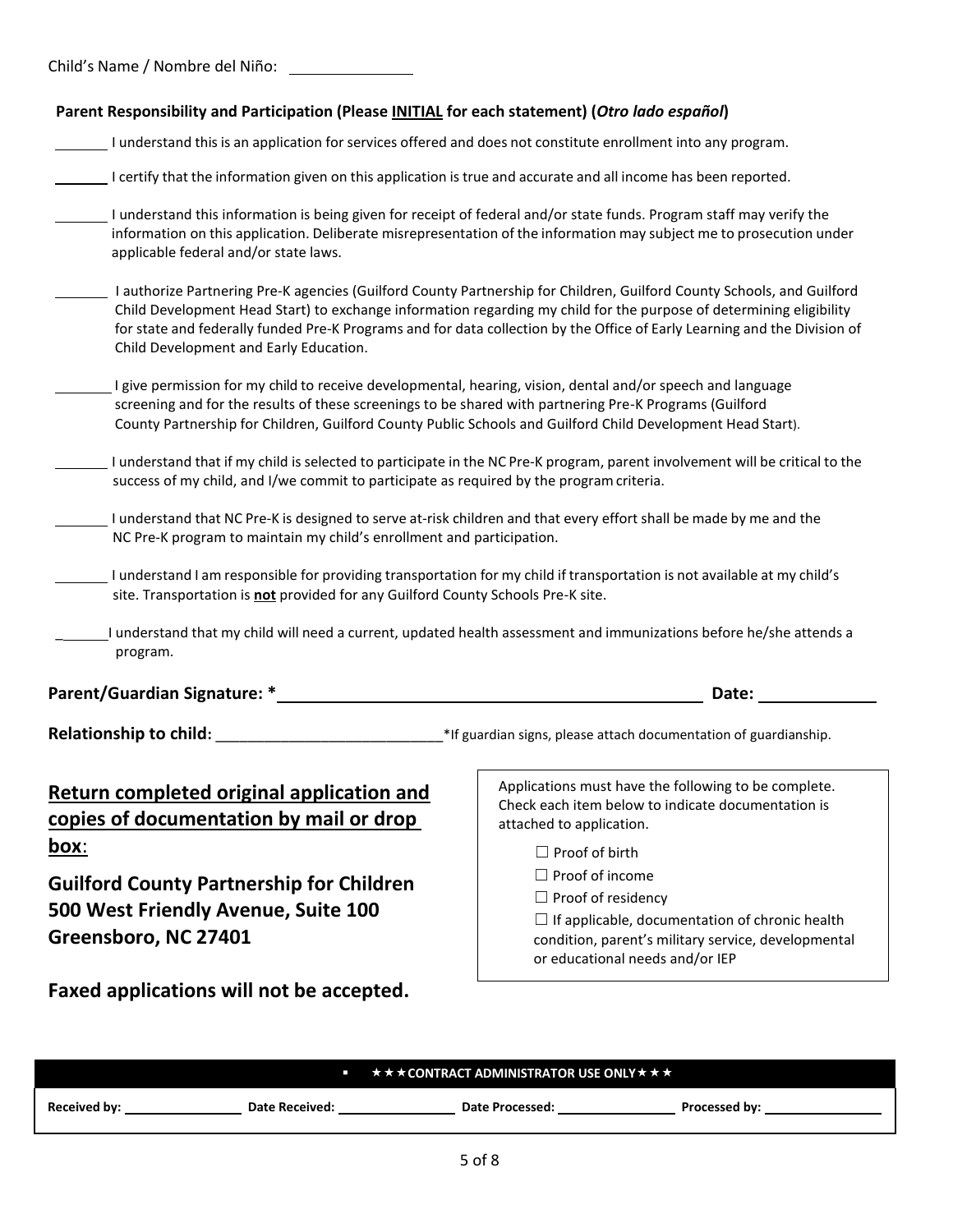| Child's Name / Nombre del Niño: |  |  |  |
|---------------------------------|--|--|--|
|---------------------------------|--|--|--|

### **Participación y Responsabilidad de los Padres (Por favor escriba sus iniciales en cada declaración)**

- Entiendo que esto es una aplicación de los servicios ofrecidos y no constituye la inscripción en ningún programa.
- Certifico que la información proporcionada en esta aplicación es verdadera y precisa, y todos los ingresos han sido reportado.
- Entiendo que esta información es dada para el recibir fondos federales y estatales. El personal del programa podrá verificar la información en esta aplicación. La falsificación deliberada de datos me expone a ser enjuiciado bajo las leyes federales y / o estatales aplicables.
- Autorizo a las agencias asociadas de Pre-K (Asociación del Condado de Guilford para la Infancia, las Escuelas del Condado de Guilford, Guilford y Desarrollo Infantil Head Start) para intercambiar información respecto a mi hijo con el propósito de determinar la elegibilidad para los programas financiados por el estado y el gobierno federal de pre-K con y para la recopilación de datos por la Oficina de Aprendizaje Temprano y la División de Desarrollo Infantil y Educación Temprana.
- Yo doy permiso para que mi hijo reciba la atención necesaria para su desarrollo en las áreas de audición, visión, dental, el habla y para que los resultados sean compartidos con la Asociación del Programa de Pre-K (Asociación del Condado de Guilford para Niños, Escuelas Públicas del Condado de Guilford y el Desarrollo Infantil de Guilford Head Start).
- Entiendo que si mi hijo es seleccionado para participar en el programa NC Pre-K, la participación de los padres será fundamental para el éxito de mi hijo y me comprometo a participar según lo requieran los criterios del programa.
- Entiendo que NC Pre-K está diseñado para servir a los niños en riesgo y que el programa de NC Pre-K y yo nos esforzaremos para mantener la Inscripción y la participación de mi hijo.
- Entiendo que soy responsable por proporcionar transporte para mi hijo si el transporte no está disponible en la escuela de mi hijo. Las escuelas del condado de Guilford no proveen transportación.
- Entiendo que mi hijo necesitará una evaluación de salud y vacunas actualizados antes de que él / ella asista al programa.

**Firma de Padre/Tutor: \* Fecha:** 

**Relación hacia el niño:** \_\_\_\_\_\_\_\_\_\_\_\_\_\_\_\_\_\_\_\_\_\_\_\_\_\_\_\_\*Si es el tutor que firma, por favor agregar la documentación de tutoría.

### **Devuelva la aplicación original terminada y copias de la documentación por correo**:

**Guilford County Partnership for Children 500 West Friendly Avenue, Suite 100 Greensboro, NC 27401** 

completa. Verifique cada elemento a continuación para indicar que se adjunta documentación a la aplicación. ☐ Prueba de nacimiento

Las aplicaciones deben tener lo siguiente para estar

- ☐ Prueba de ingresos
- ☐ Prueba de residencia

☐ Si corresponde, documentación de condiciones de salud crónicas, servicio militar de los padres, necesidades de desarrollo o educativas y / o IEP

**Las aplicaciones enviadas por fax no serán aceptadas.** 

|              |                | ■ $\star \star \star$ CONTRACT ADMINISTRATOR USE ONLY $\star \star \star$ |                      |  |  |  |
|--------------|----------------|---------------------------------------------------------------------------|----------------------|--|--|--|
| Received by: | Date Received: | Date Processed:                                                           | <b>Processed by:</b> |  |  |  |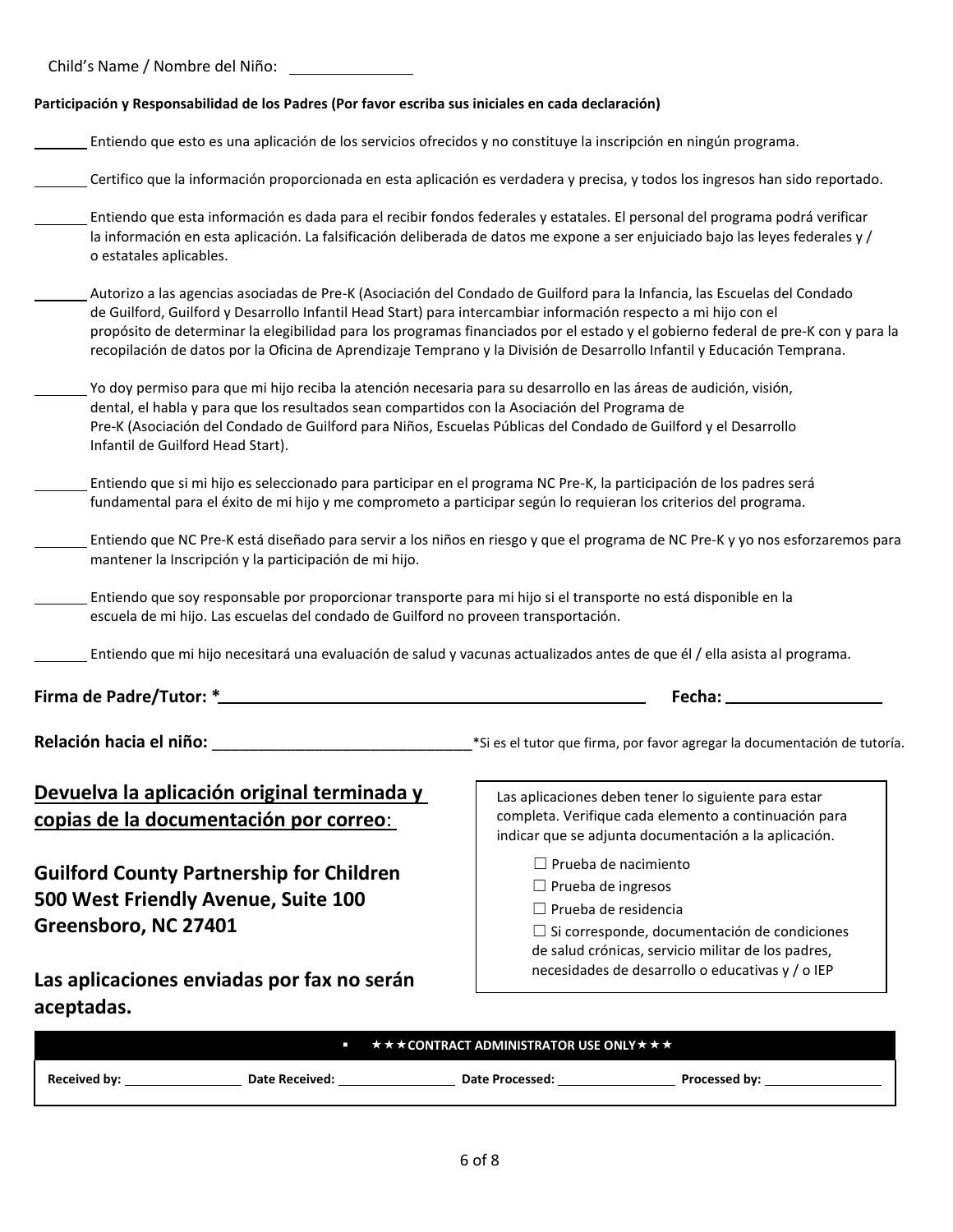Pre-Kindergarten Location Interest Form / Forma de sitios de Interés para Pre-Kínder **You may choose a maximum of four sites and list them in the designated space on the back of this form. List them in order of your preference with "1" indicating the site most convenient to you. Sites with an asterisk may offer transportation services within a limited distance, but transportation is not guaranteed. /** *Puede elegir un máximo de cuatro sitios y enumerarlos en el espacio designado en la parte de atrás de este formulario. Enumérelos en orden de preferencia con "1" indicando el sitio más conveniente para usted. Los sitios con un asterisco pueden ofrecer servicios de transporte dentro de una distancia limitada, pero la transportación no es garantizada.*

### **Guilford County Schools** *Escuelas del Condado de Guilford* **Greensboro**

**Guilford Child Development Head Start** *Guilford y Desarrollo Infantil Head Start* **Greensboro**

| Alamance Elementary           | 3600 Williams Dairy Rd. 27406     | <b>Bristol</b>                                      | 2004 Bristol Rd. 2740             |
|-------------------------------|-----------------------------------|-----------------------------------------------------|-----------------------------------|
| Alderman Elementary           | 4211 Chateau Dr. 27407            | Cemela                                              | 1001 Freeman Mill Rd. 2740        |
| <b>Archer Elementary</b>      | 2610 Four Seasons Blvd. 27407     | <b>Martin Dixon House</b>                           | 600 Gorrell Street. 2740          |
| <b>Bessemer Elementary</b>    | 918 Huffine Mill Rd. 27405        | Elm St.                                             | 1207 S. Elm St. 2740              |
| <b>Brightwood Elementary</b>  | 2001 Brightwood School Rd. 27405  | McElveen *                                          | 3515 N. Church St. 2740           |
| Cone Elementary               | 2501 N. Church St. 27405          | Poplar Grove *                                      | 5500 Summit Ave. 2740             |
| <b>Falkener Elementary</b>    | 3931 Naco Rd. 27401               | Ray Warren                                          | 715 Burbank St. 2740              |
| <b>Foust Elementary</b>       | 2610 Floyd St. 27406              | Shiloh                                              | 1210 S. Elm Eugene St. 2740       |
| <b>Frazier Elementary</b>     | 4215 Galway Dr. 27406             | <b>Willow Oaks</b>                                  | 1815 Everitt St. 2740             |
| Gateway Education Center**    | 3205 E. Wendover Ave.27405        |                                                     |                                   |
| <b>Gillespie Elementary</b>   | 1900 Martin Luther King Dr. 27406 | Private Child Care Sites / Cuidado Infantil Privado |                                   |
| <b>Guilford Elementary</b>    | 920 Stage Coach Trl. 27410        | Greensboro                                          |                                   |
| <b>Hunter Elementary</b>      | 1305 Merritt Dr. 27407            | <b>ABG Provider Services</b>                        | 2211 Jane Street 27407            |
| <b>Irving Park Elementary</b> | 1310 Sunset Dr. 27408             | Cadence Academy                                     | 8100 Industrial Village Rd. 27409 |
| Jefferson Elementary          | 1400 New Garden Rd. 27410         | Childcare Network #56 *                             | 1405 W. Friendly Ave. 27403       |
| Jones Elementary              | 502 South St. 27406               | Childcare Network #157 *                            | 5527 W. Market St. 27409          |
| Joyner Elementary             | 3300 Normandy Rd. 27408           | Childcare Network #162 *                            | 2200 W. Vandalia Rd. 27407        |
| <b>Lindley Elementary</b>     | 2700 Camden Rd. 27403             | Childcare Network #163 *                            | 1907 Adams Farm Pkwy. 27407       |
| <b>McNair Elementary</b>      | 4603 Yanceyville Rd. 27214        | Childcare Network #207                              | 111 Muirs Chapel Rd. 27410        |
| Peck Elementary               | 1601 West Florida St. 27403       | <b>Educational Playtime Too!</b>                    | 2300 Spring Garden St. 27403      |
| <b>Pilot Elementary</b>       | 4701 Chimney Springs Dr. 27407    | Hayes Taylor YMCA Childcare                         | 2630 E. Florida St. 27401         |
| Rankin Elementary             | 501 Spry St. 27405                | <b>Hester's Creative Schools</b>                    | 1806 W. Vandalia Rd. 27406        |
| Reedy Fork Elementary         | 4571 Reedy Fork Pkwy. 27405       | His Glory Child Development                         | 3223 Yanceyville St. 27405        |
| Sedgefield Elementary         | 2905 Groometown Rd. 27407         | KIDS, Inc.                                          | 624 E. Gate City Blvd. 27406      |
| Simkins Elementary            | 3511 E. Lee. St. 27406            | Milestones School of Achievement                    | 4230 Regency Dr. 27410            |
| Southern Elementary           | 5720 Drake Rd. 27406              | Kids 'R' Kids 2                                     | 514 Pisgah Church Rd. 27455       |
| Vandalia Elementary           | 407 E. Vandalia Rd. 27406         | Phillips Ave. Child Dev                             | 2312 Phillips Ave. 27405          |
| <b>Wiley Elementary</b>       | 600 West Terrell St. 27406        | <b>Quality Child Care</b>                           | 2313 Yanceyville St. 27405        |

# Gillespie Elementary 1900 Martin Luther King Dr. 27406 **Private Child Care Sites /** *Cuidado Infantil Privado*

| <b>Hunter Elementary</b> | 1305 Merritt Dr. 27407         | <b>ABG Provider Services</b>     | 2211 Jane Street 27407            |
|--------------------------|--------------------------------|----------------------------------|-----------------------------------|
| Irving Park Elementary   | 1310 Sunset Dr. 27408          | Cadence Academy                  | 8100 Industrial Village Rd. 27409 |
| Jefferson Elementary     | 1400 New Garden Rd. 27410      | Childcare Network #56 *          | 1405 W. Friendly Ave. 27403       |
| Jones Elementary         | 502 South St. 27406            | Childcare Network #157 *         | 5527 W. Market St. 27409          |
| Joyner Elementary        | 3300 Normandy Rd. 27408        | Childcare Network #162 *         | 2200 W. Vandalia Rd. 27407        |
| Lindley Elementary       | 2700 Camden Rd. 27403          | Childcare Network #163 *         | 1907 Adams Farm Pkwy. 27407       |
| McNair Elementary        | 4603 Yanceyville Rd. 27214     | Childcare Network #207           | 111 Muirs Chapel Rd. 27410        |
| Peck Elementary          | 1601 West Florida St. 27403    | <b>Educational Playtime Too!</b> | 2300 Spring Garden St. 27403      |
| Pilot Elementary         | 4701 Chimney Springs Dr. 27407 | Hayes Taylor YMCA Childcare      | 2630 E. Florida St. 27401         |
| Rankin Elementary        | 501 Spry St. 27405             | Hester's Creative Schools        | 1806 W. Vandalia Rd. 27406        |
| Reedy Fork Elementary    | 4571 Reedy Fork Pkwy. 27405    | His Glory Child Development      | 3223 Yanceyville St. 27405        |
| Sedgefield Elementary    | 2905 Groometown Rd. 27407      | KIDS, Inc.                       | 624 E. Gate City Blvd. 27406      |
| Simkins Elementary       | 3511 E. Lee. St. 27406         | Milestones School of Achievement | 4230 Regency Dr. 27410            |
| Southern Elementary      | 5720 Drake Rd. 27406           | Kids 'R' Kids 2                  | 514 Pisgah Church Rd. 27455       |
| Vandalia Elementary      | 407 E. Vandalia Rd. 27406      | Phillips Ave. Child Dev          | 2312 Phillips Ave. 27405          |
| Wiley Elementary         | 600 West Terrell St. 27406     | <b>Quality Child Care</b>        | 2313 Yanceyville St. 27405        |
|                          |                                | Reedy Fork EL Academy            | 4440 Reedy Fork Pkwy. 27405       |
|                          |                                | <b>YESS Learning Center</b>      | 4211 Hilltop Rd. 27407            |

See back side for High Point, Jamestown, and other locations. / *Ver la parte de atras para High Point, Jamestown, y otros sitios.*

**Due to availability of space, sites are subject to change. / L***os sitios están sujetos a cambios debido a la disponibilidad de espacio.* **\* Sites may offer limited transportation, but transportation is not guaranteed. /** *Los sitios pueden ofrecer transporte limitado, pero la* 

*transportación no es garantizada.*

**\*\* A second option must be selected when choosing one of these sites. /** *Se debe seleccionar una segunda opción al elegir uno de estos sitios.*